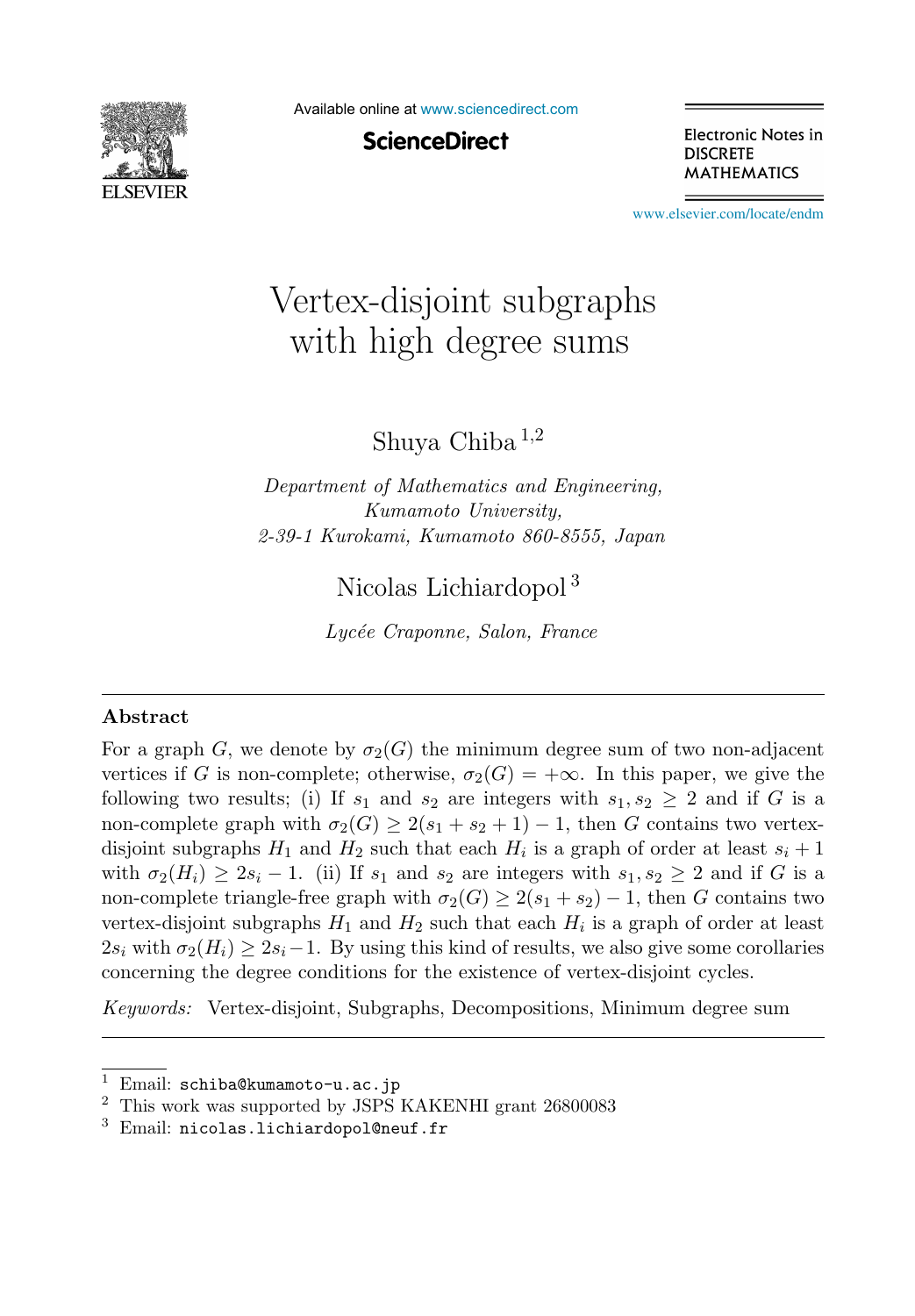### **1 Introduction**

In this paper, we consider finite simple graphs, which have neither loops nor multiple edges. Let G be a graph. We denote by  $V(G)$ ,  $E(G)$  and  $\delta(G)$  be the vertex set, the edge set and the minimum degree of G, respectively. We denote by  $d_G(v)$  the degree of a vertex v in G. The invariant  $\sigma_2(G)$  is defined to be the minimum degree sum of two non-adjacent vertices of  $G$ , i.e.,

$$
\sigma_2(G) = \min \left\{ d_G(u) + d_G(v) : u, v \in V(G), u \neq v, uv \notin E(G) \right\}
$$

if G is non-complete; otherwise, let  $\sigma_2(G)=+\infty$ . A pair  $(H_1, H_2)$  is called a partition of G if  $H_1$  and  $H_2$  are two vertex-disjoint subgraphs of G and  $V(G) = V(H_1) \cup V(H_2).$ 

Stiebitz [12] considered the decomposition of graphs under degree constraints and proved the following result.

**Theorem 1.1 (Stiebitz [12])** Let  $s_1$  and  $s_2$  be positive integers, and let G be a graph. If  $\delta(G) \geq s_1 + s_2 + 1$ , then there exists a partition  $(H_1, H_2)$  of G such that  $\delta(H_i) \geq s_i$  for  $i \in \{1,2\}$ .

Kaneko [9] showed that this result holds for triangle-free graphs with minimum degree at least  $s_1 + s_2$  as follows. (Diwan improved further Theorem 1.1 for graphs with girth at least 5, see [4].)

**Theorem 1.2 (Kaneko [9])** Let  $s_1$  and  $s_2$  be positive integers, and let G be a triangle-free graph. If  $\delta(G) \geq s_1 + s_2$ , then there exists a partition  $(H_1, H_2)$ of G such that  $\delta(H_i) > s_i$  for  $i \in \{1,2\}$ .

The purpose of this paper is to consider  $\sigma_2$ -versions of Theorems 1.1 and 1.2. More precisely, we consider the following problems.

**Problem 1.3** Let  $s_1$  and  $s_2$  be integers with  $s_1 \geq 2$  and  $s_2 \geq 2$ , and let G be a non-complete graph. If  $\sigma_2(G) \geq 2(s_1 + s_2 + 1) - 1$ , then there exists a partition  $(H_1, H_2)$  of G such that  $|V(H_i)| \geq s_i + 1$  and  $\sigma_2(H_i) \geq 2s_i - 1$  for  $i \in \{1, 2\}.$ 

**Problem 1.4** Let  $s_1$  and  $s_2$  be integers with  $s_1 \geq 2$  and  $s_2 \geq 2$ , and let G be a non-complete triangle-free graph. If  $\sigma_2(G) \geq 2(s_1 + s_2) - 1$ , then there exists a partition  $(H_1, H_2)$  of G such that  $|V(H_i)| \geq 2s_i$  and  $\sigma_2(H_i) \geq 2s_i - 1$ *for*  $i \in \{1, 2\}$ .

In Problem 1.3 (resp., Problem 1.4), if we drop the condition " $|V(H_i)|$  >  $s_i + 1$  (resp.,  $|V(H_i)| > 2s_i$ )" in the conclusion, then it is an easy problem. Because, for each edge  $xy$  in a graph G satisfying the assumption of Problem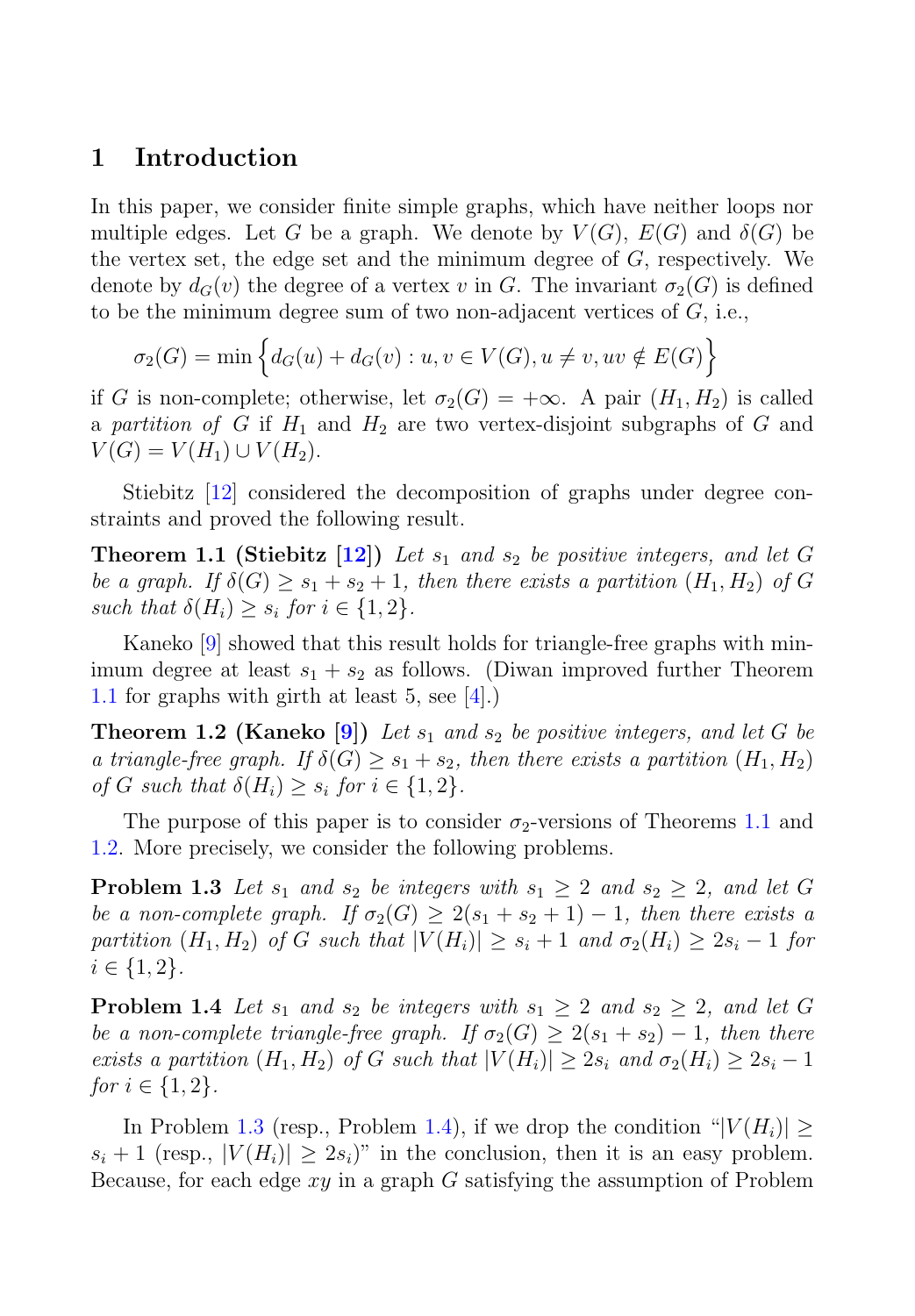1.3 (resp., the assumption of Problem 1.4),  $H_1 = G[{x, y}]$  and  $H_2 = G-{x, y}$ satisfy  $\sigma_2(H_1) = \infty > 2s_1 - 1$  and  $\sigma_2(H_2) > \sigma_2(G) - 2|\{x, y\}| > 2s_2 - 1$ . Here, for a vertex subset X of a graph  $G, G[X]$  denotes the subgraph of G induced by X, and let  $G - X = G[V(G) \setminus X]$ . (Similarly, for the case where  $s_i = 1$  for some  $i$ , it is easily solved.)

In addition, if  $G_2$  is a complete bipartite graph  $K_{s_1+s_2-1,s_1+s_2}$ , then  $\sigma_2(G_2)$  =  $2(s_1 + s_2) - 2$  and  $G_2$  does not contain a partition  $(H_1, H_2)$  as in Problem 1.4. Thus,  $G_2$  shows that the condition " $\sigma_2(G) \geq 2(s_1 + s_2) - 1$ " in Problem 1.4 is best possible if it's true. Moreover, if  $G_1$  is a balanced complete multipartite graph with  $l + 1$  (  $\geq 4$ ) partite sets of size  $s$  (  $\geq 2$ ), then  $\sigma_2(G_1)=2ls = 2((ls-l+1)+(l-1)+1)-2$ , and it's easy to check that  $G_1$  does not contain a partition  $(H_1, H_2)$  as in Problem 1.3 for  $(s_1, s_2)=(ls-l+1, l-1)$ . Thus the condition " $\sigma_2(G) \geq 2(s_1 + s_2 + 1) - 1$ " in Problem 1.3 is also best possible in a sense if it's true.

Before giving the main result of this paper, we introduce the outline of the proof of Theorems 1.1 and 1.2. The proof of them consists of the following two steps;

Step 1: To show the existence of two vertex-disjoint subgraphs of high minimum degree, i.e., we show the existence of two vertex-disjoint subgraphs  $H_1$ and  $H_2$  such that  $\delta(H_i) \geq s_i$  for  $i \in \{1,2\}.$ 

*Step 2:* To show the existence of two vertex-disjoint subgraphs of high minimum degree that partition  $V(G)$  by using Step 1.

In particular, in the proofs of Theorems 1.1 and 1.2, Step 2 is easily solved, that is, most of the proof is Step 1. In fact, if a graph G with  $\delta(G) \geq s_1 + s_2 - 1$ contains two vertex-disjoint subgraphs  $H_1$  and  $H_2$  such that  $\delta(H_i) \geq s_i$  for  $i \in \{1,2\}$ , then we can easily extend the pair  $(H_1, H_2)$  to a partition of G keeping its minimum degree condition (see  $|12$ , Proposition 4.).

Considering the situation of the proofs of Theorems 1.1 and 1.2, one may approach to Problems 1.3 and 1.4 by the same step as above. However, for the case of  $\sigma_2$ -versions, Step 2 as well as Step 1 are not also an easy problem. Because we allow for graphs that there exist vertices with low degree if we consider  $\sigma_2$ -versions. In fact, in the proof of Step 2 for Theorem 1.1 ([12, Proposition 4]), the assumption that every vertex has high degree plays a crucial role. Although we do not know whether we can extend vertex-disjoint subgraphs of high minimum "degree sum" to a partition or not at the moment, we can solve Step 1 for Problems 1.3 and 1.4. The following are our main results.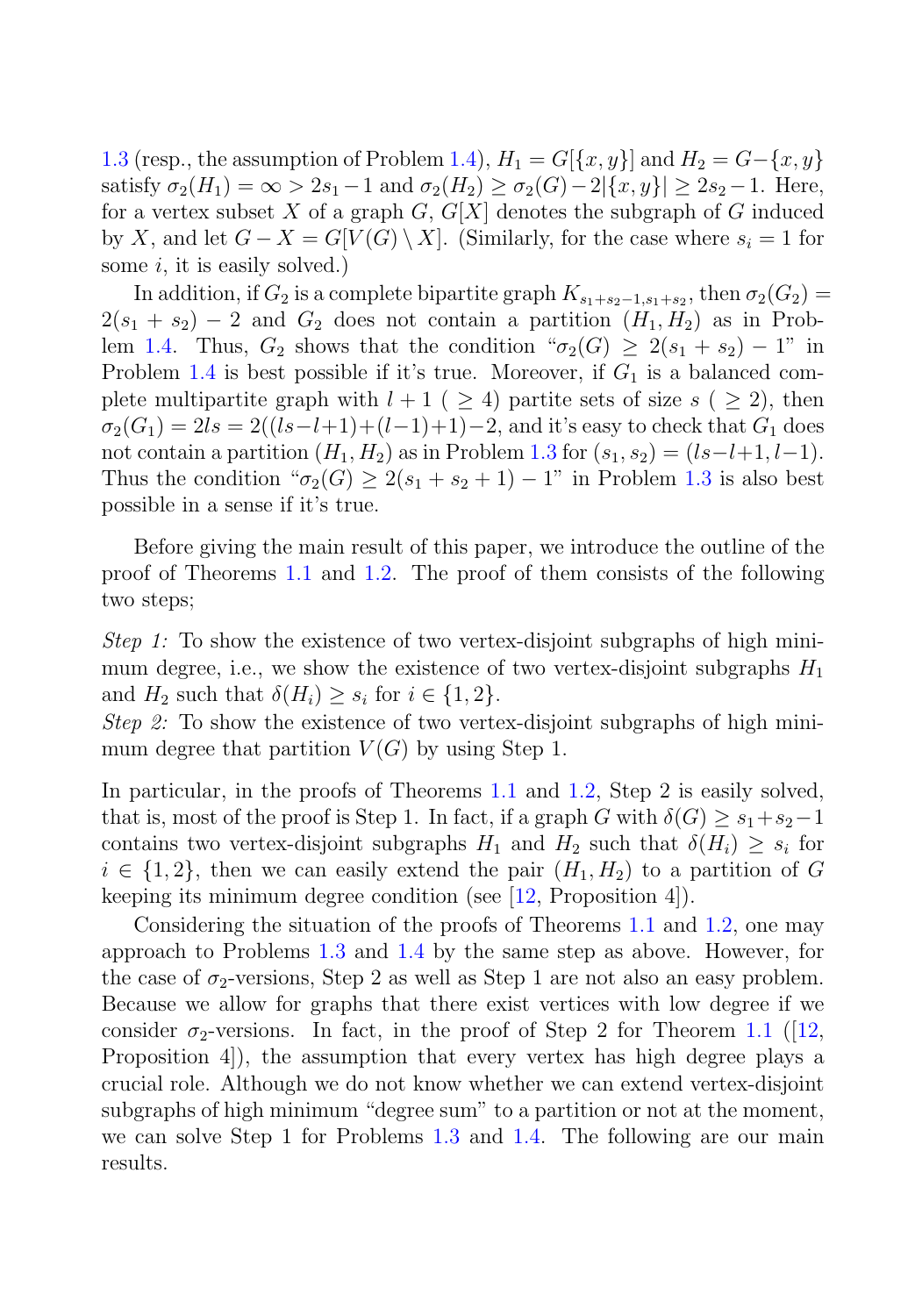**Theorem 1.5** Let  $s_1$  and  $s_2$  be integers with  $s_1 \geq 2$  and  $s_2 \geq 2$ , and let G be a non-complete graph. If  $\sigma_2(G) \geq 2(s_1 + s_2 + 1) - 1$ , then there exist two vertex-disjoint induced subgraphs  $H_1$  and  $H_2$  of G such that  $|V(H_i)| \geq s_i + 1$ and  $\sigma_2(H_i) \geq 2s_i - 1$  for  $i \in \{1, 2\}.$ 

**Theorem 1.6** Let  $s_1$  and  $s_2$  be integers with  $s_1 \geq 2$  and  $s_2 \geq 2$ , and let G be a non-complete triangle-free graph. If  $\sigma_2(G) \geq 2(s_1 + s_2) - 1$ , then there exist two vertex-disjoint induced subgraphs  $H_1$  and  $H_2$  of G such that  $|V(H_i)| \geq 2s_i$ and  $\sigma_2(H_i) \geq 2s_i - 1$  for  $i \in \{1, 2\}.$ 

Note that the above graphs  $G_1$  and  $G_2$  also show that  $\sigma_2$  conditions in Theorems 1.5 and 1.6 are best possible, respectively.

In order to show Theorems 1.5 and 1.6, we actually consider a stronger statement as follows. Here for a graph G, we let  $\varepsilon(G) = 1$  if G contains a triangle; otherwise, let  $\varepsilon(G) = 0$ . For a graph G and an integer s, we define  $V_{\leq s}(G) = \{v \in V(G) : d_G(v) \leq s\}.$ 

**Theorem 1.7** Let  $s_1$  and  $s_2$  be integers with  $s_1 \geq 2$  and  $s_2 \geq 2$ , and G be a non-complete graph with  $\varepsilon(G) = \varepsilon$ , and let  $s^* = s_1 + s_2 + \varepsilon$ . If  $\sigma_2(G) \geq 2s^* - 1$ , then there exist two vertex-disjoint induced subgraphs  $H_1$  and  $H_2$  of G such that for each i with  $i \in \{1,2\}$ , the following hold.

(i) 
$$
|V(H_i)| \geq 2s_i - \varepsilon (s_i - 1).
$$

(ii) 
$$
d_{H_i}(u) \geq s_i
$$
 for  $u \in V(H_i) \setminus V_{\leq s^*-1}(G)$ .

(iii)  $d_{H_i}(u) + d_{H_i}(v) \geq 2s_i - 1$  for  $u \in V(H_i) \setminus V_{\leq s^* - 1}(G)$  and  $v \in V(H_i) \cap$  $V_{\leq s^*-1}(G)$  with  $uv \notin E(H_i)$ .

Note that if G is a graph with  $\varepsilon(G) = \varepsilon$  and  $\sigma_2(G) \geq 2(s_1 + s_2 + \varepsilon) - 1$ , then  $G[V_{\leq (s_1+s_2+\varepsilon)-1}(G)]$  forms a complete graph, and hence for any two distinct non-adjacent vertices in such a graph  $G$ , at least one of the two vertices belongs to  $V(G)\backslash V_{\leq (s_1+s_2+\varepsilon)-1}(G)$ , i.e, (ii) and (iii) of Theorem 1.7 imply that  $\sigma_2(H_i) \geq$  $2s_i - 1$ . Thus Theorems 1.5 and 1.6 immediately follow from Theorem 1.7. Moreover, since  $V_{\leq (s_1+s_2+\varepsilon)-1}(G)=\emptyset$  if and only if  $\delta(G)\geq s_1+s_2+\varepsilon$  for a graph G with  $\varepsilon(G) = \varepsilon$ , Theorem 1.7 also implies Theorems 1.1 and 1.2.

In the proof of Theorem 1.7, we generalize Stiebitz's elegant argument [12] to  $\sigma_2$ -versions. However, the proof is rather complicated. One of the reasons is that we have to check two degree conditions ((ii) and (iii) of Theorem 1.7) to obtain the graphs  $H_1$  and  $H_2$  as in Theorem 1.7. One other reason is that the lower bound of the minimum degree sum of two non-adjacent vertices is not closed with respect to adding a vertex with high degree. For example, if  $H$  is a subgraph of a graph G with  $\delta(H) \geq s$  and v is a vertex in  $G - H$  such that v has at least s neighbors in H, then  $G[V(H) \cup \{v\}]$  also has minimum degree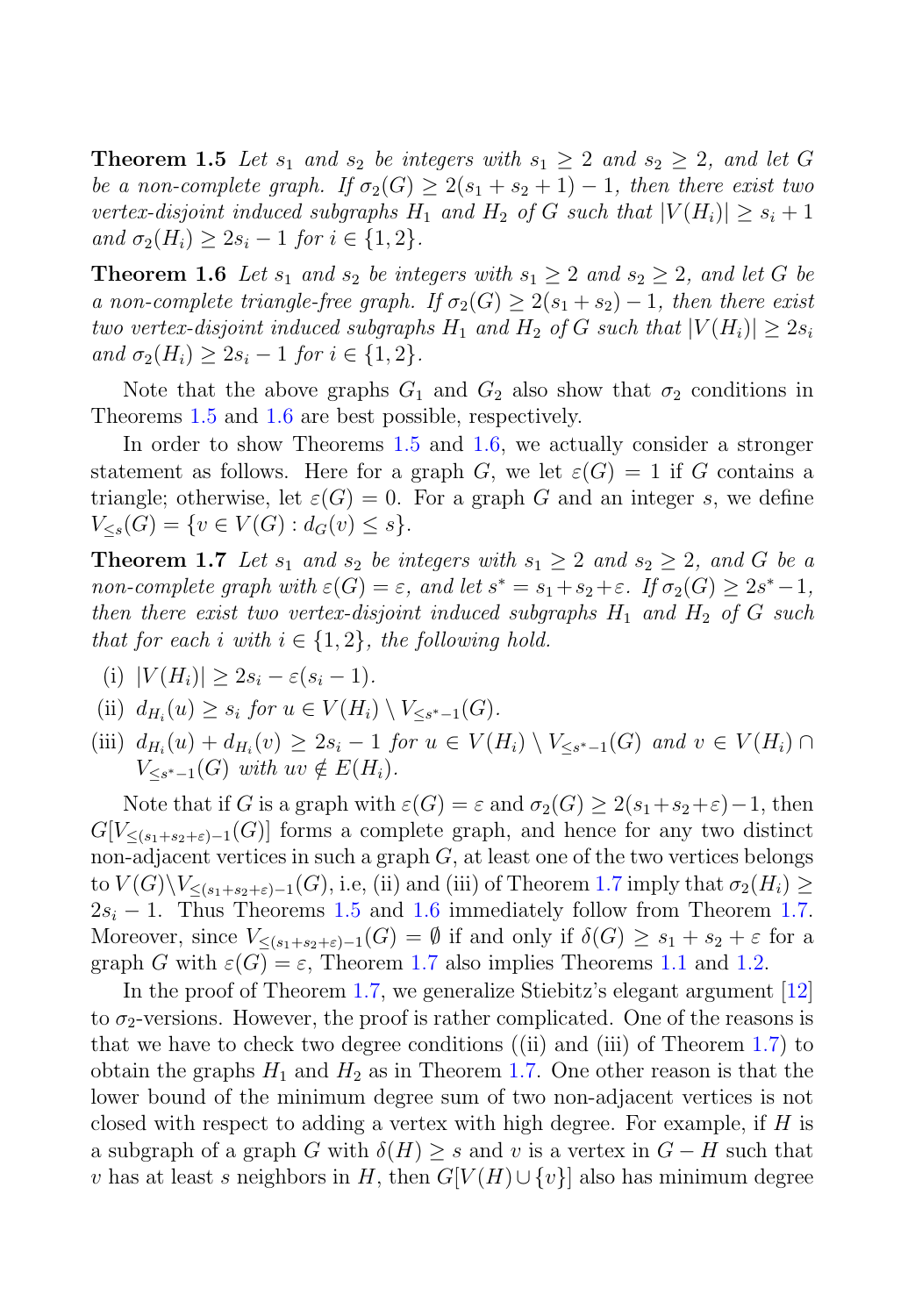at least s. However, it is not always true that if  $\sigma_2(H) \geq 2s$  and v is a vertex in  $G - H$  such that v has at least s neighbors in H, then  $\sigma_2(G[V(H) \cup \{v\}])$ is also at least 2s. Because of this, the proof of Theorem 1.7 is more difficult than Theorems 1.1 and 1.2. For more details, we refer the reader to our full version [2].

This kind of results are sometimes useful tools to get degree conditions for packing of graphs, i.e., the existence of k vertex-disjoint subgraphs which belong to some fixed class of graphs. In the next section, we will explain it by taking vertex-disjoint cycles for example, and give some corollaries about it.

In the rest of this section, we mention similar concepts. In 1966, Lovász  $[11]$ proved a dual type of Theorem 1.1 with respect to maximum degree; Every graph with maximum degree at most  $s_1 + s_2 + 1$  has a partition  $(H_1, H_2)$ such that the maximum degree of each  $H_i$  is at most  $s_i$ . On the other hand, Thomassen [13,14] conjectured the connectivity version of Theorem 1.1; Every  $(s_1 + s_2 + 1)$ -connected graph has a partition  $(H_1, H_2)$  such that each  $H_i$  is  $s_i$ -connected. However, this conjecture is still wide open, and hence there is a huge gap between "minimum degree" and "connectivity". Other similar concepts can be found in  $[3,5,8,10,15]$ . Therefore, this type problem has been extensively studied in Graph Theory.

## **2 Applications to degree conditions for vertex-disjoint cycles**

In this section, we give some corollaries for packing problems by using the results in Section 1. In particular, we will give a sharp  $\sigma_2$  condition for the existence of k vertex-disjoint cycles of lengths 0-mod 3 by using Theorem 1.6 (see Problem 2.2, Proposition  $2.3$ (ii) and Theorem 2.4).

In [1], Chen and Saito gave a minimum degree condition for the existence of a cycle of length 0-mod 3 as follows; Every graph G with  $\delta(G) \geq 3$  contains a cycle of length 0-mod 3. Here, a cycle C is called a cycle of length 0-mod 3 if  $|V(C)| \equiv 0 \pmod{3}$ . As a natural generalization of this theorem, one may consider the following problem.

**Problem 2.1** Every graph G with  $\delta(G) \geq 3k$  ( $\geq 3$ ) contains k vertex-disjoint cycles of lengths 0-mod 3.

The complete bipartite graph  $K_{3k-1,n-3k+1}$  shows that the minimum degree condition in Problem 2.1 is best possible if it's true, because every cycle of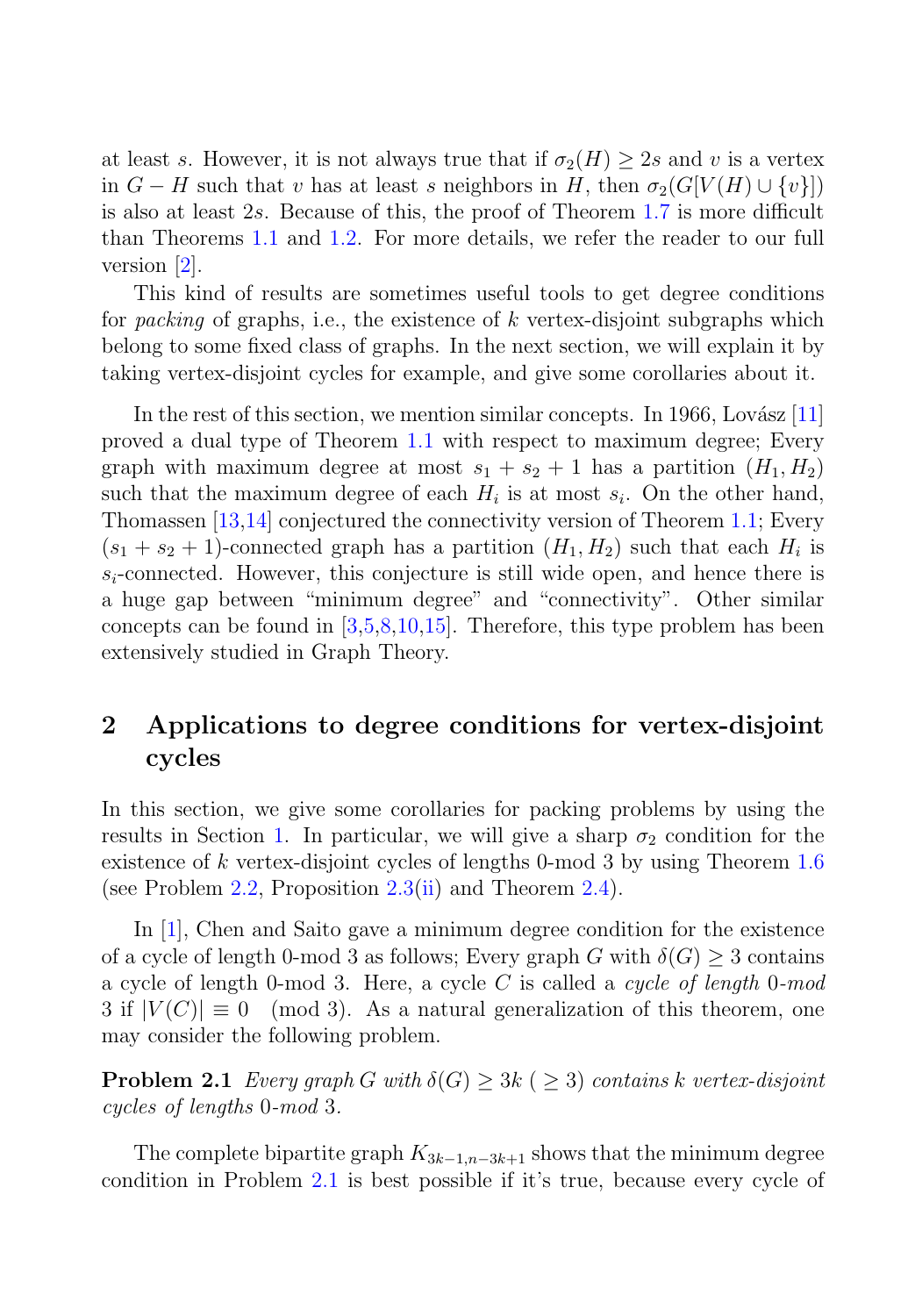length 0-mod 3 in the graph has order at least 6. Considering this extremal graph, we can also consider a more general problem as follows.

**Problem 2.2** Every graph G of order at least 3k ( $\geq$  3) with  $\sigma_2(G) \geq 6k - 1$ contains k vertex-disjoint cycles of lengths 0-mod 3.

Since  $\sigma_2(K_{3k-1,n-3k+1})=6k-2$ , the complete bipartite graph  $K_{3k-1,n-3k+1}$ also shows that " $\sigma_2(G) \geq 6k - 1$ " cannot be replaced by " $\sigma_2(G) \geq 6k - 2$ " in Problem 2.2. Moreover, since  $\sigma_2(G) > 2\delta(G)$  for a graph G, it follows that Problem 2.2 is stronger than Problem 2.1.

In order to attack the above problems, one may use the induction on k. In particular, for Problem 2.1, we already know that Problem 2.1 is true when  $k = 1$  by a theorem of Chen and Saito [1], that is, Problem 2.1 can be solved by showing the inductive step. In the argument of the inductive step, Theorems 1.1, 1.2, 1.5 and 1.6 sometimes can work effectively. In fact, we can easily obtain the following by using Theorems 1.2 and 1.6, respectively.

- **Proposition 2.3** (i) If Problem 2.1 is true for  $k = 1$ , then Problem 2.1 is also true for any  $k \geq 1$ .
- (ii) If Problem 2.2 is true for  $k = 1$ , then Problem 2.2 is also true for any  $k > 1$ .

We only show Proposition  $2.3(ii)$  because we can obtain (i) by the same argument.

**Proof.** We show that Problem 2.2 is true for any  $k \geq 1$  by induction on k. By the assumption of (ii), Problem 2.2 is true when  $k = 1$ . Thus we may assume that  $k \geq 2$ . Let G be a graph of order at least 3k with  $\sigma_2(G) \geq 6k-1$ . We show that G contains k vertex-disjoint cycles of lengths 0-mod 3. If G is complete, then the assertion clearly holds. Thus we may assume that  $G$  is non-complete. Suppose first that  $G$  contains a triangle  $C$ . Then every vertex of  $G$  not in  $C$ has at most 3 neighbors in C, and hence  $\sigma_2(G-C) \geq (6k-1)-6 = 6(k-1)-1$ . Note that  $|V(G - C)| \geq 3(k-1)$ . Since Problem 2.2 is true for  $k-1$  by the induction hypothesis,  $G - C$  contains  $k - 1$  vertex-disjoint cycles of lengths 0-mod 3. With the cycle  $C$ , we get then k vertex-disjoint cycles of lengths 0-mod  $3$  in  $G$ .

Suppose next that G is triangle-free. Then, since  $\sigma_2(G) \geq 6k - 1$  $2(3(k-1)+3)-1$ , it follows from Theorem 1.6 that there exist two vertexdisjoint subgraphs  $H_1$  and  $H_2$  of G such that  $|V(H_1)| \geq 2 \cdot 3(k-1) > 3(k-1)$ ,  $\sigma_2(H_1) \geq 2 \cdot 3(k-1) - 1 = 6(k-1) - 1$ ,  $|V(H_2)| \geq 2 \cdot 3 > 3$  and  $\sigma_2(H_2) \geq$  $2 \cdot 3 - 1 = 5$ . Hence by the induction hypothesis,  $H_1$  contains  $k - 1$  vertex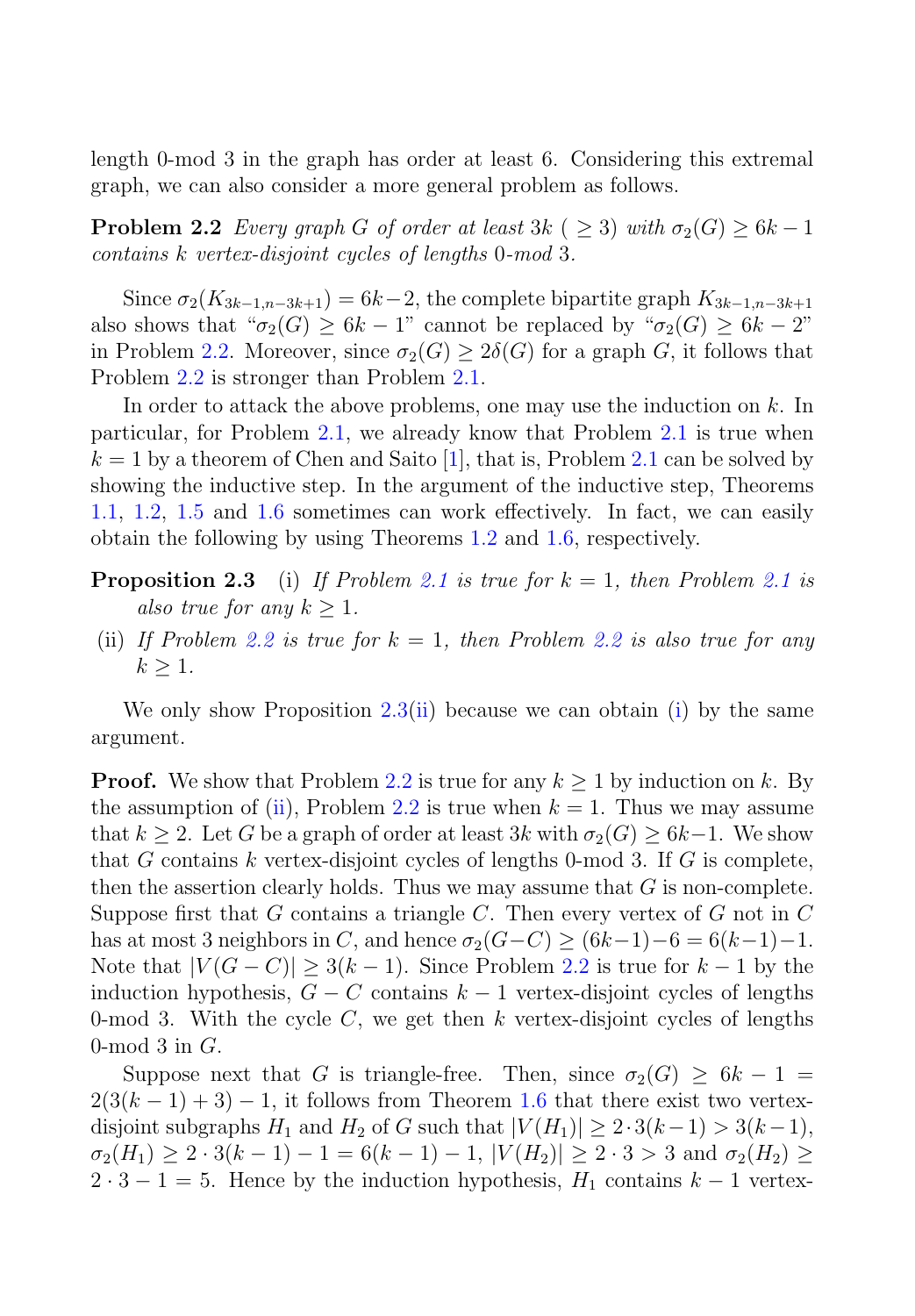disjoint cycles of lengths 0-mod 3, and  $H_2$  contains a cycle of length 0-mod 3. We get then k vertex-disjoint cycles of lengths 0-mod 3 in  $G$ .

By a theorem of Chen and Saito  $[1]$  and Proposition 2.3(i), we see that Problem 2.1 is solved in affirmative. Similarly, by Proposition 2.3(ii), it is only necessary to consider the case of  $k = 1$  for Problem 2.2. In fact, we can completely solve Problem 2.2 by showing the following, which is also our main result (see also  $|2|$ ).

**Theorem 2.4** Every graph G of order at least 3 with  $\sigma_2(G) > 5$  contains a cycle of length 0-mod 3.

Note that by the similar argument of the proof of Proposition 2.3, we can also obtain other results. For example, in [6], Gould, Horn and Magnant proposed the following conjecture, which is a generalization of Hajnal and Szemerédi's theorem [7]; Every graph G of order at least  $(c+1)k$  with  $\delta(G) \geq$ ck contains k vertex-disjoint cycles in which each cycle has at least  $\frac{(c+1)(c-2)}{2}$ chords. They showed that the conjecture is true when  $c, k$  and the order of a graph G are sufficiently large (see  $\lceil 6 \rceil$  for more details). Moreover, they also proved that the conjecture is true when  $k = 1$ , and hence by combining this result with Theorem 1.1, we can easily obtain a slightly weaker version of the conjecture (see [2] for more details).

**Corollary 2.5** Let c, k be integers with  $c > 2$  and  $k > 1$ . Every graph G with  $\delta(G) \ge (c+1)k-1$  contains k vertex-disjoint cycles in which each cycle has at least  $\frac{(c+1)(c-2)}{2}$  chords.

#### **References**

- [1] Chen, G., and A. Saito, *Graphs with a cycle of length divisible by three*, J. Combin. Theory Ser. B **60** (1994), 277–292.
- [2] Chiba, S., and N. Lichiardopol, *On the existence of vertex-disjoint subgraphs with high degree sums*, arXiv:1503.03272.
- [3] Chiba, S., and M. Tsugaki, *A degree sum condition for the existence of a pathfactor*, Ars Comb. **113** (2014), 441–450.
- [4] Diwan, A., *Decomposing graphs with girth at least five under degree constraints*, J. Graph Theory **33** (2000), 237–239.
- [5] Dunbar, J. E., and M. Frick, *The Path Partition Conjecture is true for claw-free graphs*, Discrete Math. **307** (2007), 1285–1290.